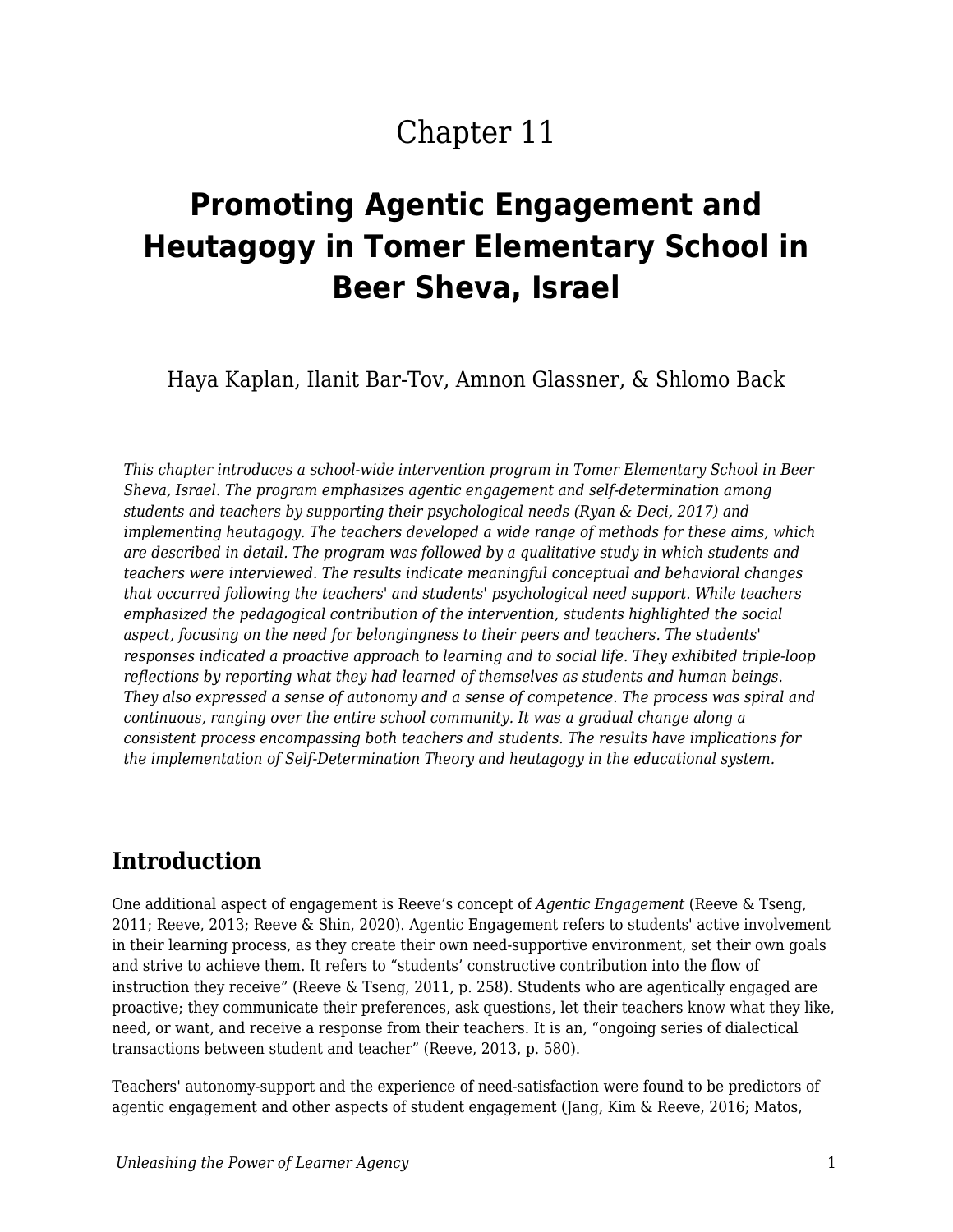Reeve, Herrera & Claux, 2018; Reeve & Tseng, 2011). Agentic engagement predicted changes in perceived teacher autonomy-support, student need-satisfaction and self-efficacy throughout the year, and also predicted students' academic achievements (Matos et al., 2018; Reeve, 2013; Reeve & Lee, 2014; Reeve & Tseng, 2011). Agentic engagement can also be achieved by employing heutagogy as a learning-teaching approach (Glassner & Back, 2020).

# **Heutagogy (self-determined learning)**

Following Hase and Kenyon (2013) and Blaschke et al. (2014), Glassner and Back (2020) applied heutagogy in college and university courses. Heutagogy is a student-centered learning approach in which the students, facilitated by a lecturer, determine their own learning. They decide what to study within the general topic of a course, as well as how to study and with whom. The process is followed by triple-loop reflections written by the students. Usually, they also choose how to evaluate the process and the outcomes of their learning and how to demonstrate and share the knowledge they have created. Analysis of students' reflections in Glassner and Back (2020) showed that the heutagogical learning satisfied the students' psychological needs for autonomy and competence. The authors found that "the most salient findings have been that heutagogy is student self-determined but teacher dependent. It presupposes a flexible teacher who is ready and able to trust the students and to maintain with them a genuine dialogue concerning their wandering." (p.181).

In the next section we present Tomer School and introduce its process of change and the accompanying research.

## **Tomer School**

Tomer Elementary School was established in 1972. The school consists of about 300 students in ten regular classes, organized by age, and three special-need (special education) classes, 55% boys and 45% girls. The student population comes from low socio-economic backgrounds, with about 13% of the students from immigrant families, in which Hebrew is not spoken. The faculty includes 27 teachers, about half of whom hold a M.Ed. degree. The parents are involved in decision-making in various domains within the school, such as in choosing after-school enrichment courses.

In 2013, Tomer School joined a network of schools in Beer Sheva, Israel that are based on Self-Determination Theory (SDT; Ryan & Deci, 2017). This network is led by the Center for Motivation and Self-Determination at Kaye Academic College of Education. The network's goal is to promote selfdetermination and autonomous motivation in learning and teaching and to help schools develop into need-supportive environments (Bar-Tov & Kaplan, 2019). In 2015, the School joined the R&D, Initiatives and Experiments Division at the Israeli Ministry of Education.

In 2015, Tomer School launched an educational program aimed at promoting agentic engagement, an idea that is based on SDT and Reeve's ideas (Reeve, 2013) and the heutagogy learning-teaching approach (Hase & Kenyon, 2013; Blaschke, Kenyon, & Hase, 2014; Glassner & Back, 2020).

In 2018, the school introduced a unique induction model, aiming to create a need supportive school culture that supports beginning teachers during their initial years in the education system. The model, which is still in place, includes mechanisms for teacher induction such as matching new teachers with mentor teachers, assigning an induction coordinator, conducting workshop sessions for beginning teachers, encouraging initiatives by beginning teachers, and more.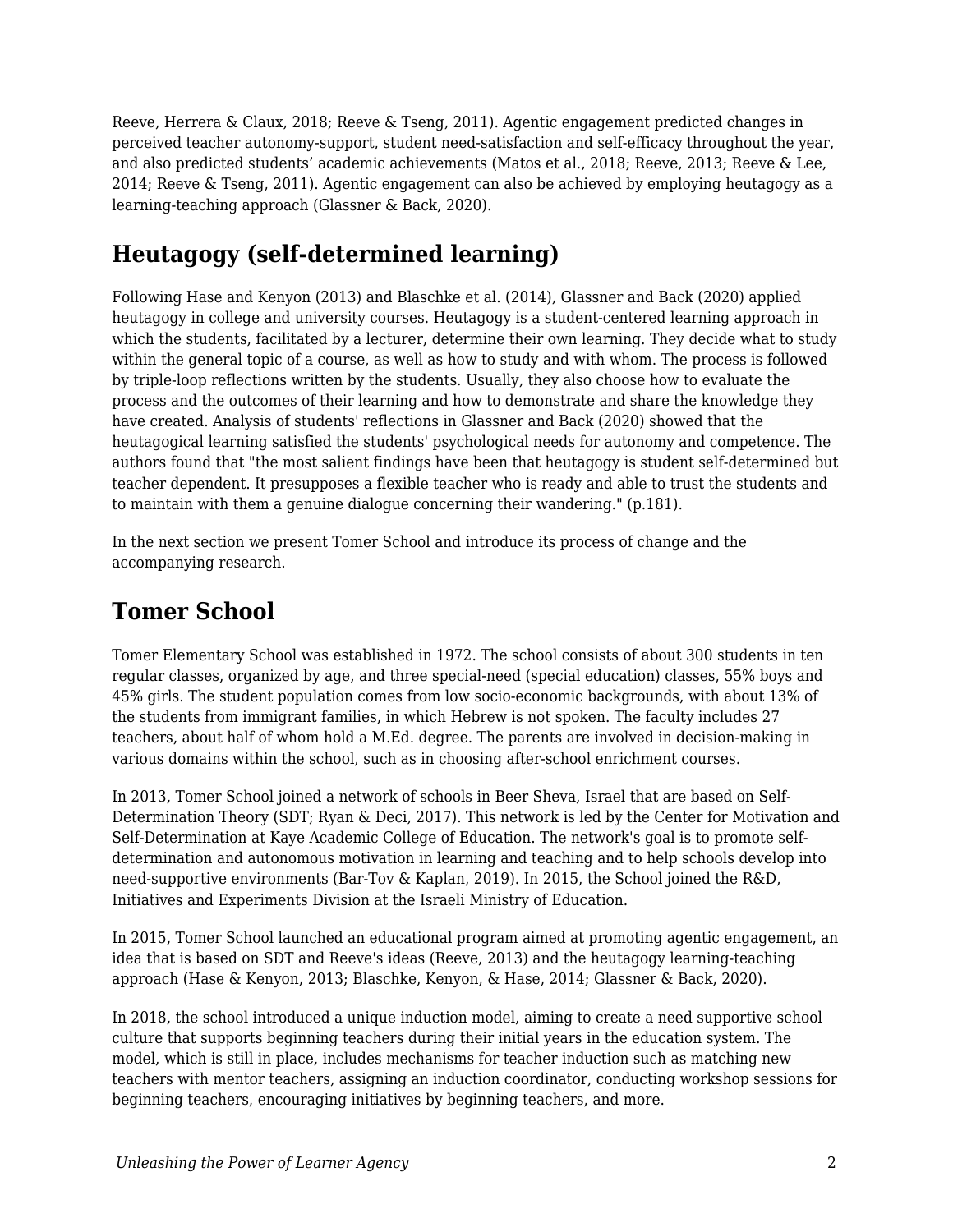The school was granted an Award of Excellence from the Ministry of Education for their unique model. In 2019, Tomer School was certified as an institution that promotes environmental education and sustainability for the community through multi-disciplinary and heutagogical-inspired learning.

Tomer School's vision focuses on advancing a need-supportive environment for both teachers and students, developing agentically engaged and autonomously motivated students and teachers, providing students with opportunities to successfully develop their motivational inner resources so that they are able to lead their own social life and achieve their goals. The school emphasizes partnerships among students and teachers, aimed at creating new knowledge.'

The implementation of these ideas in Tomer was accompanied by academic research. Some of its findings are presented in this chapter. The school's unique model has been presented in education and academic conferences (Bar-Tov & Kaplan, 2019; Bar-Tov & Kaplan, 2020).

# **Bridging between theory and practice**

#### **The change process and the accompanying research**

The starting point of the change process at Tomer School was the staff's dissatisfaction with the children's motivational difficulties. Children had exhibited indifference, disinterest and minimized investment in their learning, being barely involved in decisions on learning or their social life in the school. Teachers had felt they had to lead and manage the students' learning and behavior (so that the teacher was at the center while the students were passive, leading to a controlling teaching style). However, the students' progress did not correlate with the teachers' investment.

Throughout the years, since 2015, the school continuously examined students' and teachers' needs and composed a school vision to answer these needs. To address the dissatisfaction with students' motivation issues, a special team was put together to lead the process, referred to as the 'leading team', which included the principal, vice principal, school counselor, grade representatives and other position holders in the school. The leading team worked collaboratively with the principal and the faculty. Staff-wide plenaries discussed ideas and decisions made by the leading team while also bringing up issues, ideas and needs of teachers, which were then discussed by the leading team. The theory-to-practice approach of the intervention program guided the discussions of both the leading team and the plenary meetings.

The school concentrated on processes that promoted active involvement and autonomous motivation of the learners. The processes were monitored by academic advisors from Kaye Academic College of Education and the R&D, Initiatives and Experiments Division of the Ministry of Education. During the years 2015-2020, the community of teachers convened every two weeks (for a total of 30 yearly hours), often in small groups, for professional development sessions in which the teachers were active participants. The topics covered in these sessions included SDT principles and ways to create a need-supportive school environment; Agentic Engagement and heutagogy theory and implementation; the principles of sustainability and their assimilation within the heutagogical process; and assimilating digital learning tools to support self-determined learning. The school also underwent physical transformation: vegetable gardens were planted in the school yard for students to nurture; study corners were added in the hallways outside the classrooms; and several classrooms were digitalized.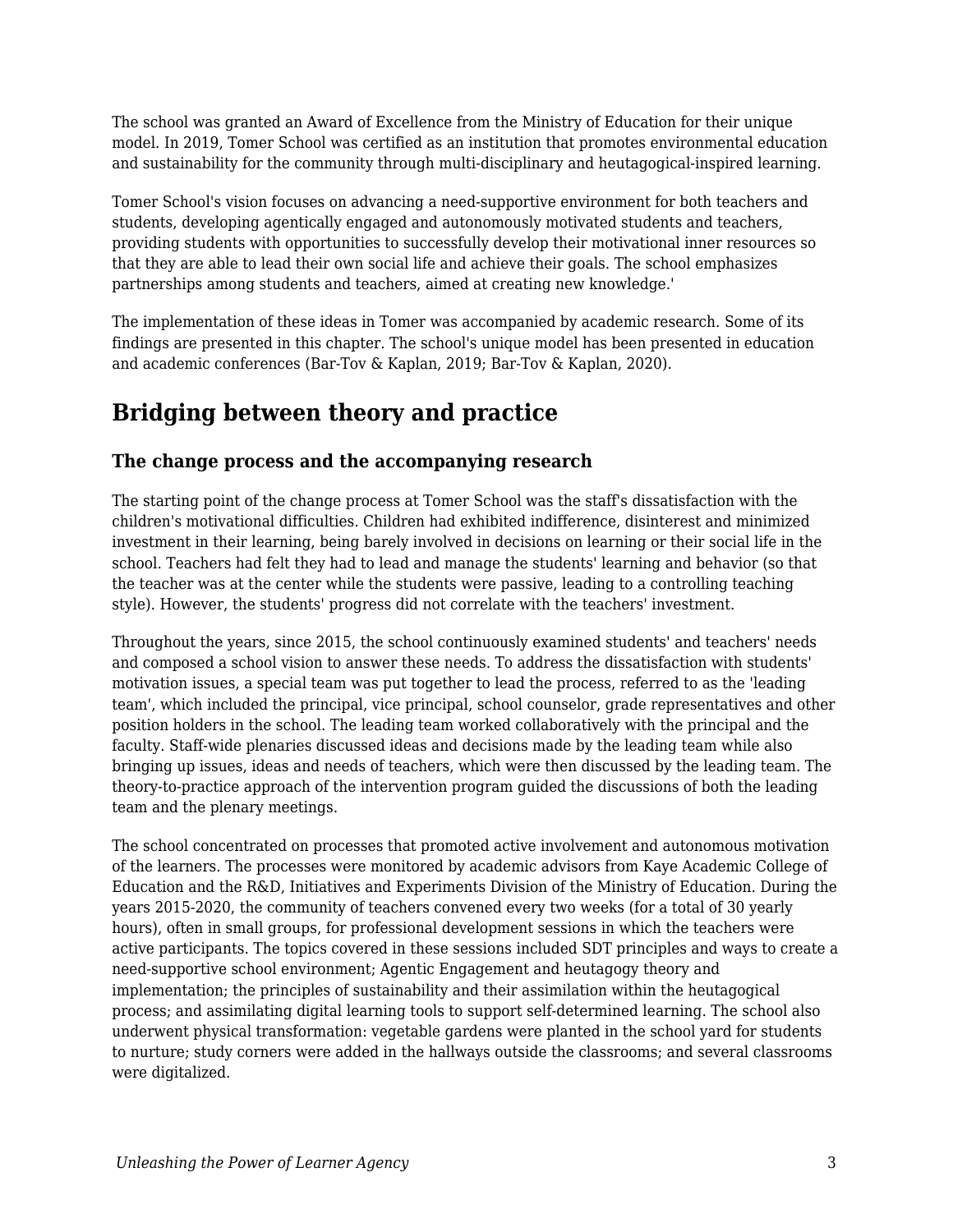The faculty's theoretical learning gradually shifted into developing actual practices that are unique to the school, some of which are presented in this chapter. These teaching tools underwent constant adjustment and improvement until their final assimilation among the students and teachers.

#### **Examples of tools developed within the school**

By adopting their unique pedagogical approach, teachers at Tomer School developed a wide range of methods to promote self-determined, agentic, and autonomously motivated students. Some of these tools are presented below.

#### *Method 1: Circles of Belonging – A heutagogical practice that supports students'*

*psychological needs.* Circles of Belonging is a spiral program taught throughout the school grades. Its central goal was to enhance the sense of belonging of students to their various social circles: the family, the class, the school, the neighborhood, the city and the state. The program started with the teacher introducing the central theme to the class. Then, applying heutagogical principles (e.g. exploring, creating, collaborating, connecting, sharing and reflecting; see Blaschke & Hase, 2016), the students chose their own specific topic and decided how they would study it and with whom (in teams, pairs, etc.). During the time allocated for the program, the students gathered at designated times to reflect, present their learning process, indicate its challenges, ask questions, share their experiences with the class, and receive feedback. The students then took part in their own evaluation by writing up a learning assessment scale together with their teachers. When the learning culminated, each group presented its final self-learning product to the students and parents, and the final products were then also presented in a school exhibition.

The topics chosen by the students included the following: for the theme *My Neighbourhood, My City* students studied special sites within their neighborhood and city; for the theme *Israel Celebrates 70 Years of Independence*, students decided to study Israeli inventions, and the learned knowledge was presented by models and posters shown in an exhibition.

In accordance with the principles of SDT, i.e. specific ways to support students' psychological needs (see Kaplan & Assor, 2012 and Reeve, 2006), this heutagogical learning process supported the students' needs. Their need for autonomy was supported through the focus on personal fields of interest, allowing choice, and creating a real change relevant to the children's lives. Their need for competence was supported when teachers assisted them in setting optimal goals and dividing the learning process into steps for intermediate presentations, questions, and feedback. Students' need for relatedness was supported when students worked in teams of shared interests, received opportunities for self-expression within the team, and took on roles while working collaboratively. The students directed their own learning with the support of the teachers.

*Methods 2-3: The Matana Diary.* An important product created in the school is termed the *Matana* diary. *Matana* means 'gift' in Hebrew, and the *Matana* diary is a journey that promotes selfawareness, self-determination and agentic engagement (Bar-Tov, 2018). The diary has versions for younger and older students as well as for special needs students (The language and content were adjusted for the specific age group and population). The diary contains a variety of tools: dialogic tools, a SWOT chart (**S**trengths, **W**eaknesses, **O**pportunities, and **T**hreats), self-inquiry (which is a personal learning map), a personal plan, an agency scale and a model of the agentic engagement of the student. Below are some of the components included in the diary that helped promote students' agentic engagement as reflected in a self-diagnostic process (their proactivity and ability to set goals, and more).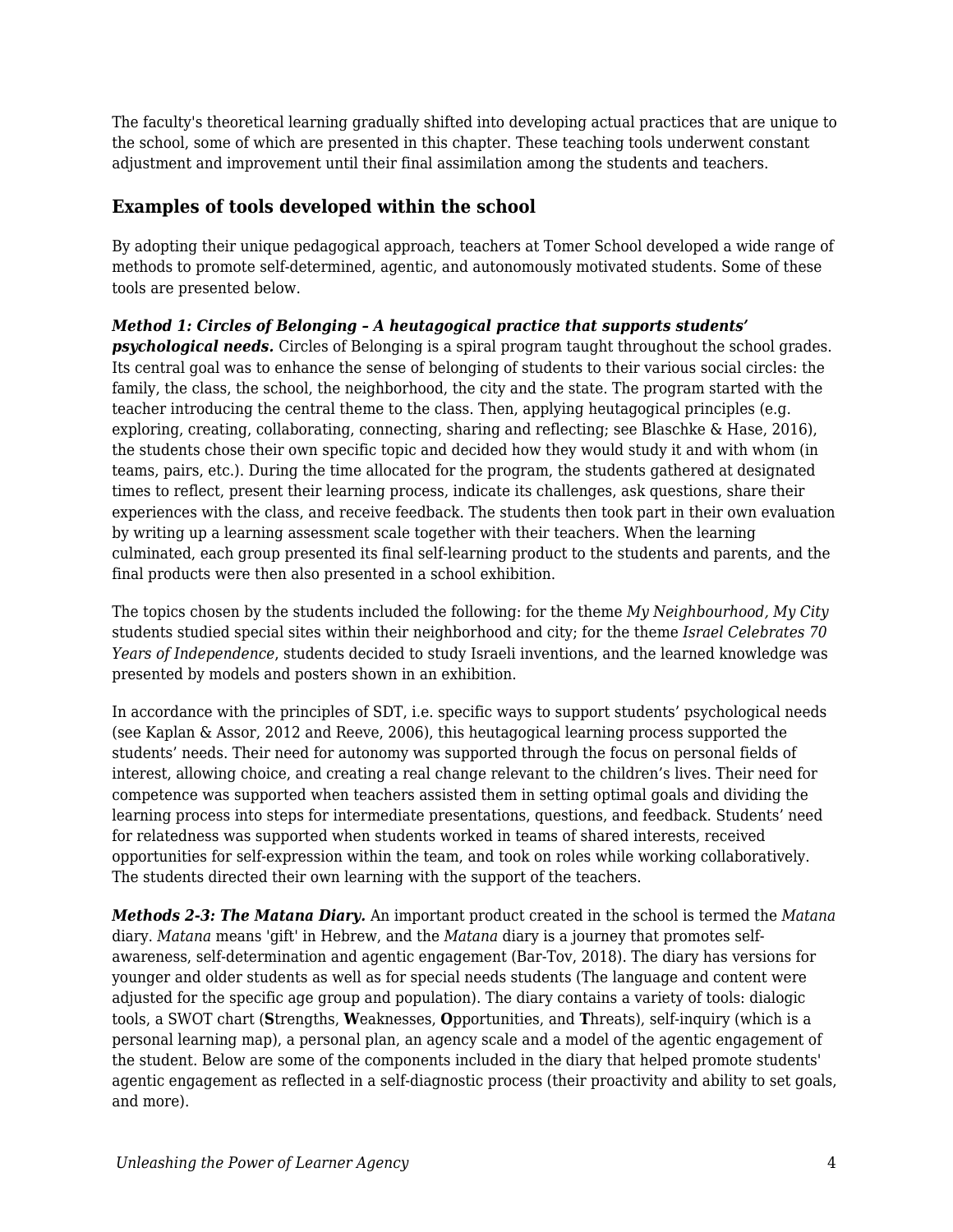#### *Method 2: Actual Agentic Engagement – I lead my own change*

**Stage one: Knowing myself better, SWOT mapping and setting a goal.** The school implemented a unique version of the SWOT tool for students' self-diagnosis. This tool allowed the students to get to know their own strengths and opportunities, which may promote their success, as well as their weaknesses and external threats, which may hinder progress and should be handled in an agentic way. The self-diagnosis of each child was done together with the homeroom teacher. A variety of tools for teacher-student exchange developed by the school – such as empathic and need-supportive dialogue, which enables satisfaction of students' needs (e.g., to feel close to the teacher, to talk about authentic experiences and feelings, to receive specific feedback; see Kaplan & Assor, 2012) and competence-supporting dialogue (Assor, 2016) – assisted in this process. The statements included in the SWOT chart also helped the teacher when convening with the student (Table 1).

**Strengths**

#### Table 1

| <b>Weaknesses</b><br>Areas in which I have to improve                   | <b>Strengths</b><br>Areas in which I have good abilities and can<br>provide a springboard for my success |  |
|-------------------------------------------------------------------------|----------------------------------------------------------------------------------------------------------|--|
| I feel that I am weak in                                                | I feel that I'm good at I have strengths in                                                              |  |
| I feel that it is difficult for me to                                   | I succeed in                                                                                             |  |
| I don't succeed in                                                      | I like I like learning                                                                                   |  |
| I am not good at                                                        | In the class, I feel                                                                                     |  |
| It is difficult for me to                                               | My best friend is                                                                                        |  |
| A subject that is hard for me is                                        | A subject that is easy for me is                                                                         |  |
| I want to improve in                                                    | I'm good at learning                                                                                     |  |
| A subject in which I don't succeed so                                   | I feel it is easy for me to learn                                                                        |  |
| much is                                                                 | When I get to school/class in the morning I am                                                           |  |
| When I get to class in the morning, I                                   | glad that to                                                                                             |  |
| am not happy with                                                       | It makes me happy when                                                                                   |  |
| It bothers me that                                                      | With my friends, I feel                                                                                  |  |
| With friends I feel                                                     | I feel that my behavior                                                                                  |  |
|                                                                         |                                                                                                          |  |
| <b>Threats</b>                                                          | <b>Opportunities</b>                                                                                     |  |
| Obstacles and disturbances that may<br>negatively affect my development | Positive opportunities that may enable my success                                                        |  |
| I am afraid of                                                          | I get academic assistance from                                                                           |  |
| I am afraid that I will not succeed in                                  | I participate in the  committee. I am active in                                                          |  |
| At home, I cannot                                                       | I take active part in                                                                                    |  |
| It is difficult for me that my parents                                  | My task at home is                                                                                       |  |
| It is difficult for me that my friend                                   | My responsibility in class is                                                                            |  |
| In class, it bothers me that                                            | I was chosen to                                                                                          |  |
| I would like the teacher to                                             | I integrate in                                                                                           |  |
| I would like that                                                       | I would like to speak with the teacher about                                                             |  |
| I would like to speak with the teacher                                  | (afternoon classes, volunteer activity, duties, friends,                                                 |  |
| about                                                                   | fields of responsibility, family, teachers)                                                              |  |
| (family, friends, teachers, learning)                                   | Things that the teacher does that make me feel good                                                      |  |
| Things the teacher does in class that                                   | Things in my class that make me learn willingly<br>When something is difficult I ask  for help.          |  |
|                                                                         |                                                                                                          |  |

Example of SWOT mapping and setting goals

**bother me… Reasons why I don't want to learn in my class… I help…**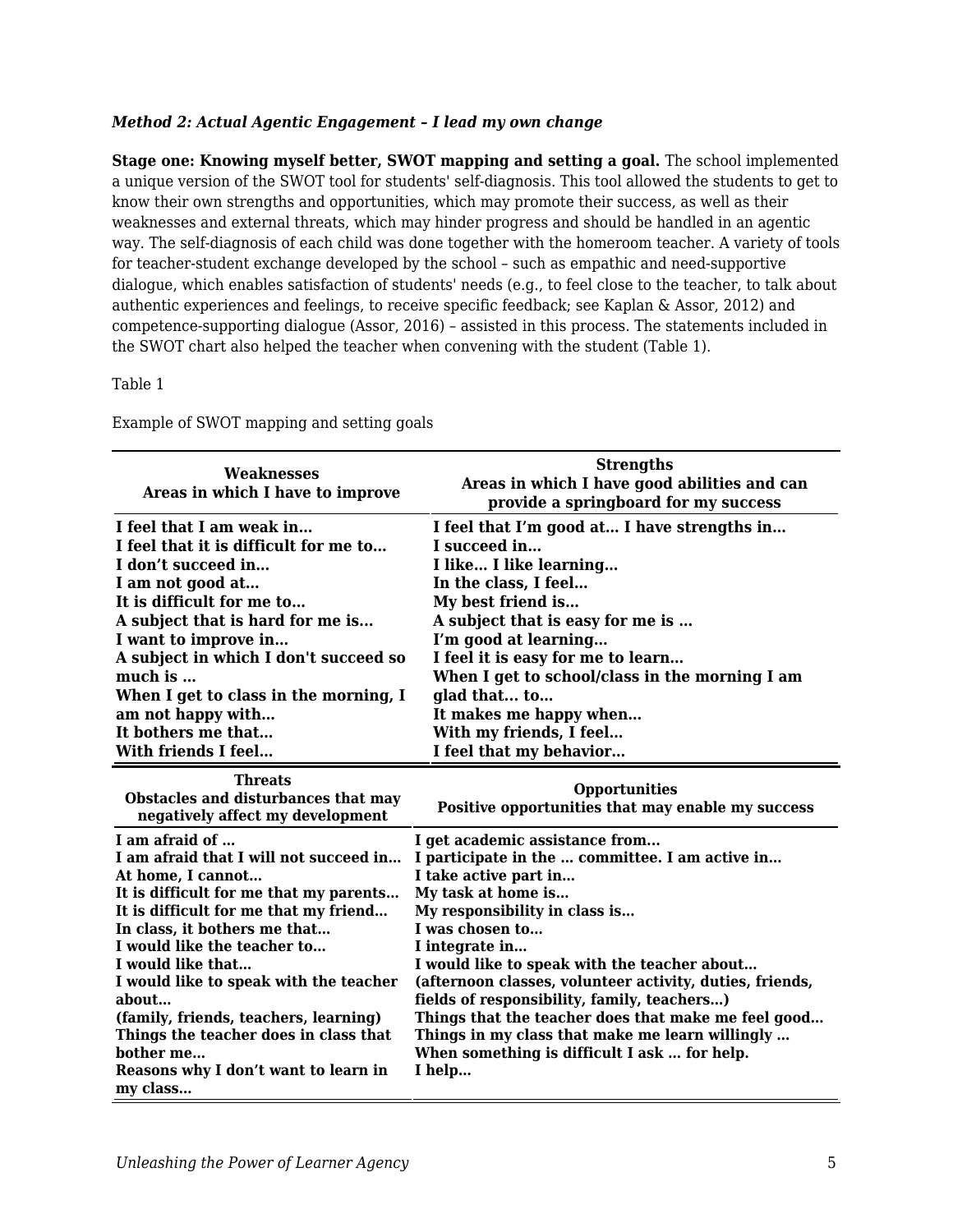**Stage two: Setting self-improvement goals and a work plan**. Following the self-diagnosis, each student decided on one or more self-improvement goals in either the academic, behavioral, social, or the emotional areas. This stage was accompanied by a teacher, who helped the students to identify their strengths and utilize them to achieve their goal. Each student brainstormed what they could do to achieve their goal and who or what might help them, and then devised a plan that included operative, achievable objectives and a timetable. For example, a student whose learning capabilities were impeded by emotional regulation difficulties set a goal to improve her behavioral self-control. She decided on steps towards her goal, such as to take on a social role at the school. As a result of these steps, her behavior and consequently her academic performance improved.

**Stage three: Formative feedback and periodic meetings with the teacher**. During the timeframe set by the students for achieving their goals, they met with their teacher routinely in order to create a need-supporting dialogue. The teacher might, for example, give the child constructive feedback, convey messages about recruiting personal efforts and capacities, remind the student of his or her strengths, and brainstorm with them ways to overcome difficulties.

**Stage four: Summative feedback and presentation of the products.** At the end of the period set by the student for self-improvement, the students assessed their own success in achieving the goal (on a scale of *not at all*, *to some extent*, *to a large extent*). They also wrote a reflection, with the help of their teacher, to produce insights and set further goals. The students recorded this process in their Matana diary. Students could choose whether to present their products to the parents in a teacherparent-child conference.

*Method 4: My Agency Probe.* This method is based on the definition of Agentic Engagement as the students' constructive contribution to the flow of the teaching process (Reeve & Tseng, 2011). The Agency Probe allowed students to choose a learning activity from their classroom and examine it from their own point of view in various aspects, such as their level of interest and involvement, their level of self-expression and how much the activity was meaningful to them. This provided the teacher with valuable feedback and encouraged him or her to adjust the lesson so that it could better answer students' needs. For their part, students examined what *they* could do to improve their involvement and satisfy their own needs. This tool is presented below.

Table 2

Example of Agency Probe

| The lesson/activity that I choose:                                      |                         |               |                                                      |
|-------------------------------------------------------------------------|-------------------------|---------------|------------------------------------------------------|
| To a great<br>extent                                                    | Very much Some A little | Not at<br>all |                                                      |
|                                                                         |                         |               | To what extent was the activity<br>interesting?      |
|                                                                         |                         |               | To what extent did I feel involved?                  |
|                                                                         |                         |               | To what extent did I feel I could express<br>myself? |
|                                                                         |                         |               | To what extent did I feel it was important to<br>me? |
| What do I choose to improve and how? What do I want my teacher to know? |                         |               |                                                      |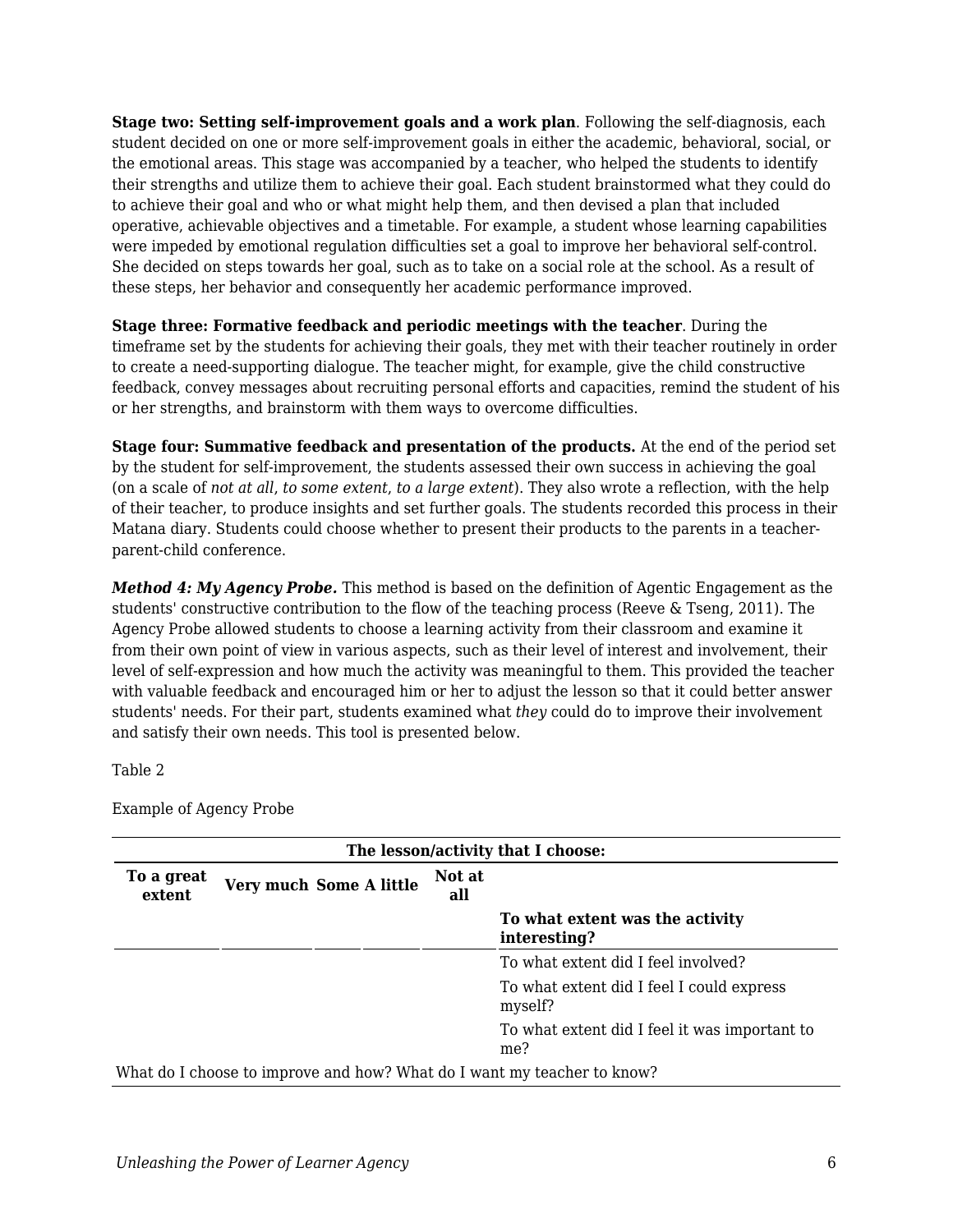## **Findings: The perspectives of teachers and students**

#### **Teachers' voices**

In this case study, nine teachers and three members of the leading team were interviewed in semistructured interviews that examined their views about the program goals, teachers' and students' agentic engagement and motivation, their personal experiences and the practices they used. The findings point to meaningful processes within the school (Bar-Tov and Kaplan, 2020; Bar-Tov & Kaplan, 2019; Kaplan & Madjar, 2019) and indicate that the difficulties experienced by teachers prior to the program have been addressed.

All teachers reported a slow and multifaceted change extending over several years that required, and still requires, an investment of time and effort to change their conceptions, to adapt new practices and to deal with uncertainty and difficulties. Examples of such difficulties include feeling unprepared before a lesson that was supposed to be led by students, or feeling uncertain when a student runs a lesson, which might develop in unexpected directions. They reported changes in their own beliefs and teaching methods. Traditional learning has shifted towards learning based on active involvement, choice, and students' self-determination and agency. There has been a change from teacher-centered to student-centered learning. Teachers gradually learned to allow the students more independence and to let go of their need to control (the students, the lesson).

All the teachers expressed intrinsic goals and beliefs concerning the students, which reflected the changes they had undergone. They would like to see a student who is curious, proactive and involved in his academic and social life: a student who sets goals and strives to achieve them, *'an active, agentic student who takes his destiny into his own hands and leads his own life' (interviewee 8).*

While initially, teachers thought that meaningful learning would only occur if they transfer the knowledge themselves, believing that only an authoritative teaching style might bring about a change, they now realize that the key is in granting autonomy to the students and letting them lead their own learning.

Furthermore, the school has formulated a uniform language of professional terms while developing and implementing practical tools to put its educational approach into practice. The following statements demonstrate the transformation experienced by the teachers as they developed an orientation towards and practices of student-centered teaching:

'Amazing. They have independence, they have autonomy and they have their ambitions and their goals. It's wonderful. It's great to see that… It wasn't easy, knowing how much to let go and granting them independence.' (interviewee 1).

'Within a few years I learned to let go. What do I mean by 'let go'? Knowing that the child, the student, has capabilities that haven't been given an opportunity to shine because we, the teachers, have held – what's the expression? – held the cards close to our chests, and didn't trust our students.' (interviewee 6).

These changes occurred in an environment that supported the psychological needs of the teachers, too. The need for student autonomy, for example, was supported when the program (and the principal) enabled teachers to realize their capacities, express their ideas, and share difficulties in a supportive atmosphere. We can also see support in teachers' competence. Teachers' initiatives were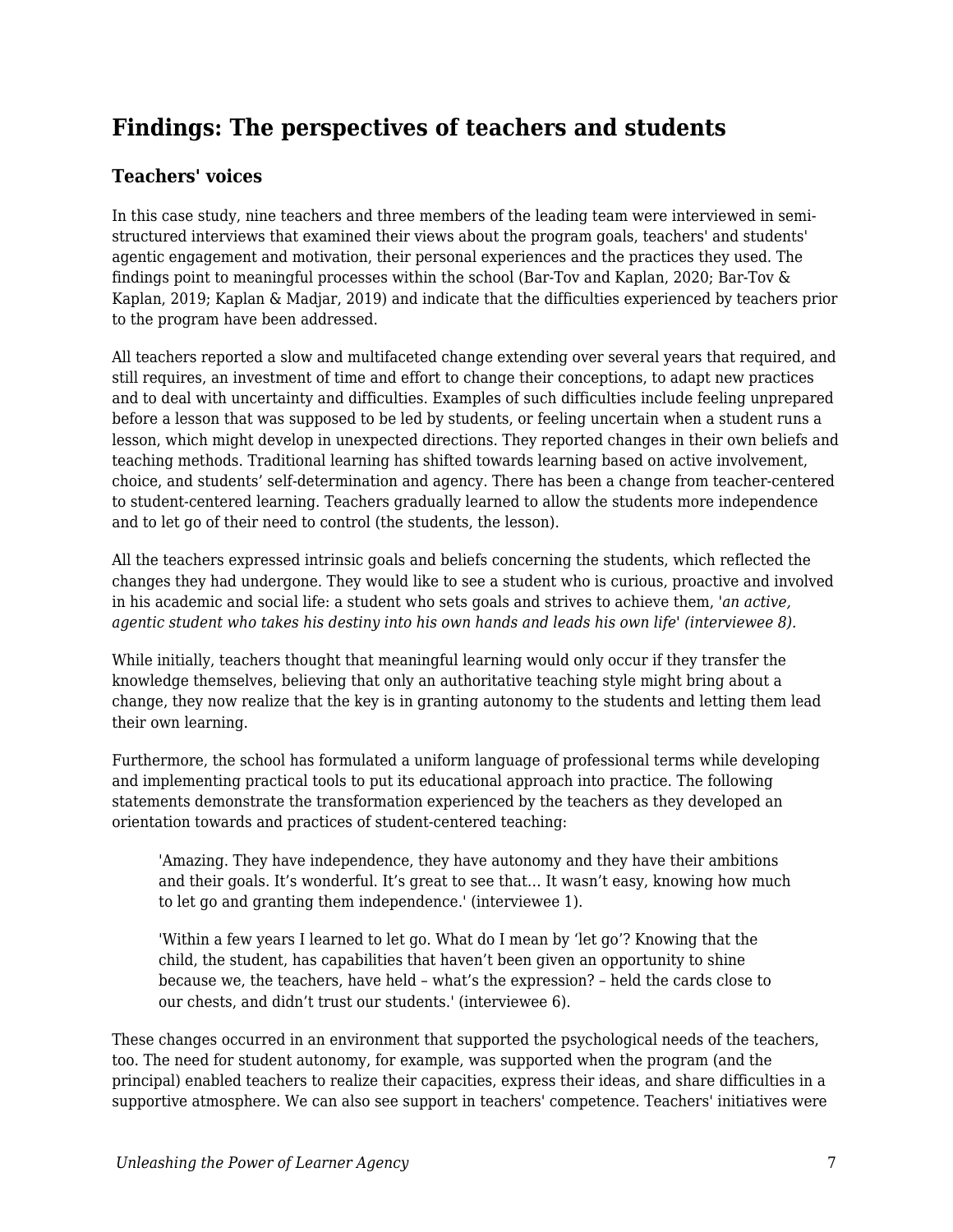encouraged and it became legitimate to bring up difficulties and dilemmas without feeling threatened or judged.

#### **Students' voices**

The school counsellor interviewed 13 children in grades  $4<sup>th</sup>$  to 6th through semi-structured interviews that focused on their learning experiences, motivation, views on the school's learning-teaching methods and their social life (Kaplan & Madjar, 2019).

Students spoke about the opportunity to experience new things, express their own interests, fulfill their dreams, discover their own abilities and work both independently and collaboratively with classmates. These experiences resulted in the creation of new knowledge, bringing about creativity and curiosity-led involvement (autonomous motivation):

'They let me open up my mind, be creative, try new things, things I would like to see exist... these are new things, different and special things.' (interviewee 8).

'I thought what I would do if I wanted to change anything about today's technology, improve something in the world. I had an idea and we managed to do… ah… many things, we also had a kind of invention fair for Israeli inventions, and each one exactly according to his dream or his opinion and what he knows, he succeeded… I saw in myself things I didn't even know I could do.' (interviewee 5).

Responses indicated a proactive approach to learning and to social life. The students described opportunities where they were provided to express their needs and preferences and to lead their own learning and social life. For example:

Interviewer: what makes you satisfied?

Interviewee: that we can express ourselves.

Interviewer: how?

Interviewee: that we can invent something we want, not that they (the teachers) want, that we want.

Interviewer: and how does that affect your drive to learn?

Interviewee: better, because they let us express ourselves. (Interviewee 14)

Students exhibited triple-loop reflection when they reported what they had learned about themselves as students and human beings:

I learned about myself that when I set goals for myself I achieve them… I have nothing to fear… (Interviewee 9).

I learned that I know what I want and I stand up for my views… (Interviewee 9).

I do things my own way and nobody else's way… (Interviewee 14).

While teachers' interviews emphasized pedagogical aspects, students highlighted the social aspect,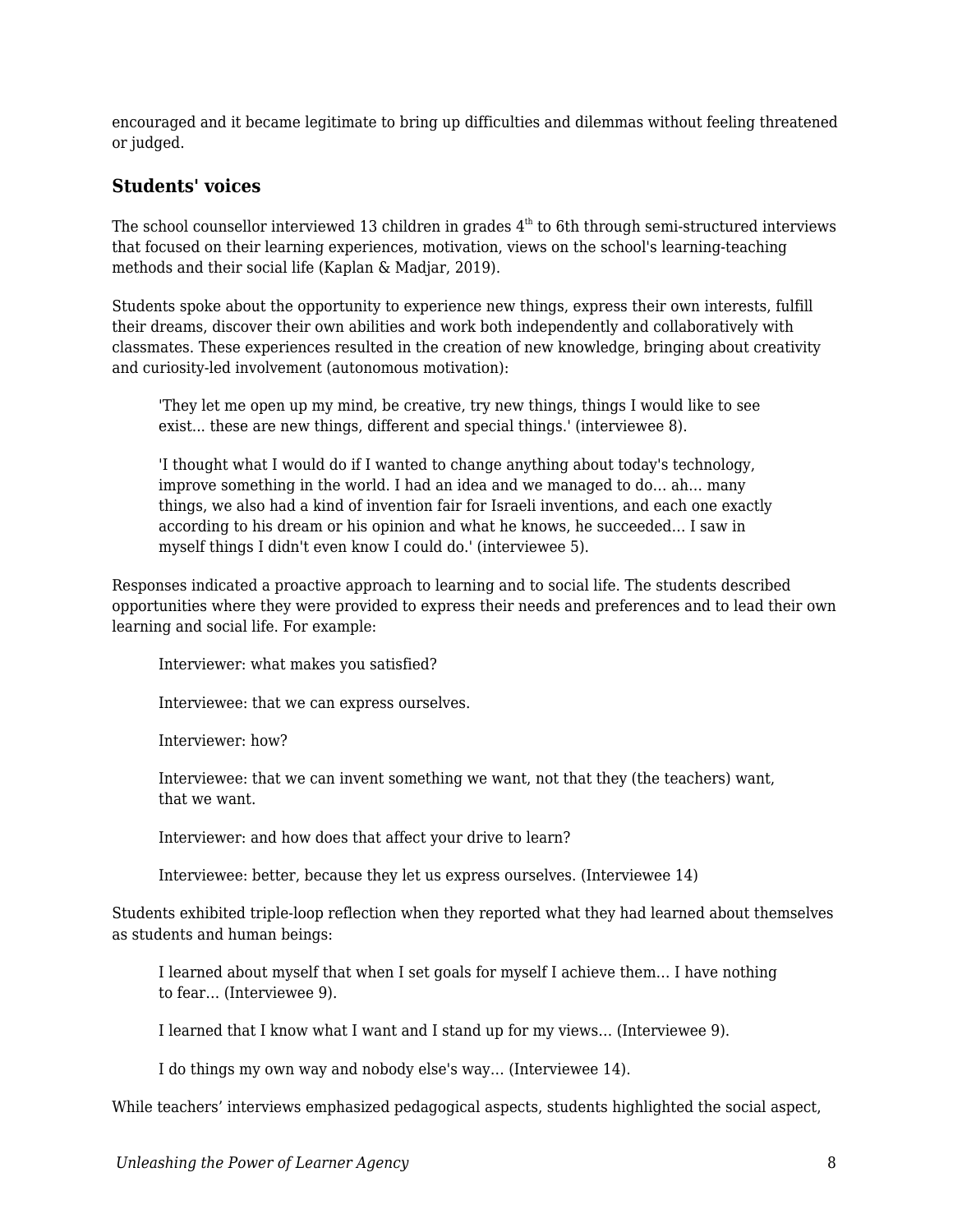focusing on the need for belongingness to their peers and on various ways of achieving this goal (e.g. group learning, setting social goals):

'I am a girl who likes to help and support friends, as much as I can… to help friends and contribute to the school, and I can do that in the school.' (Interviewee 10).

Children expressed a sense of autonomy, choice and motivation. Their reports indicate a variety of ways that teachers supported their autonomy.

'The teacher lets us be very free, think about all kinds of things we would like to do… a sense of 'you do what you want and if you make mistakes it's okay, mistakes happen'… to feel that what we do is in our hands and in no one else's hands and that kind of thing… '(Interviewee 11).

'You learn about the thing you feel most connected to in the world, the thing you love the most, how could you not want to study it? (Interviewee 14).

The *Matana* diary promoted students' awareness of their feelings, opinions, and preferences. It enhanced their sense of competence and trust in their abilities, allowing them to discover inner strengths and solve social problems.

Interviewer: How important is it to you, how helpful is it to choose your goal in your diary?

It helps me understand what I need help with, what I like, what I'm strong at academically, what I enjoy doing, and then I plan how to achieve my goal (interviewee 11).

Children also expressed feelings of belongingness to the school, to their peers and to their teachers. Working in groups also enhanced social relationships. The students consulted with their teachers, and these dialogues made them feel that there was a caring and dependable figure that could help them cope with difficulties.

'Being a student at Tomer is really fun because they always listen to you, always give you an opportunity to express your feelings and do things that will benefit you and other students… a child who comes to school has a great opportunity to succeed and meet new friends.' (interviewee 5).

### **Conclusion**

The process of change at Tomer Elementary School was spiral and continuous, and ranged over the entire school community. It was a gradual change through a continued, consistent process in an environment that supported the needs of both teachers and students. This endeavor is not without hurdles but it allows teachers to meet the challenges, continue to construct their pedagogical worldview and build the appropriate methods to fulfill their dreams regarding learning and teaching.

We can conclude that schools should strive to be need-supportive environments that enable agentic realization of students' capabilities and interests. Teachers should understand SDT principles and heutagogy practice by experiencing them. It is most important to trust the teachers' capabilities to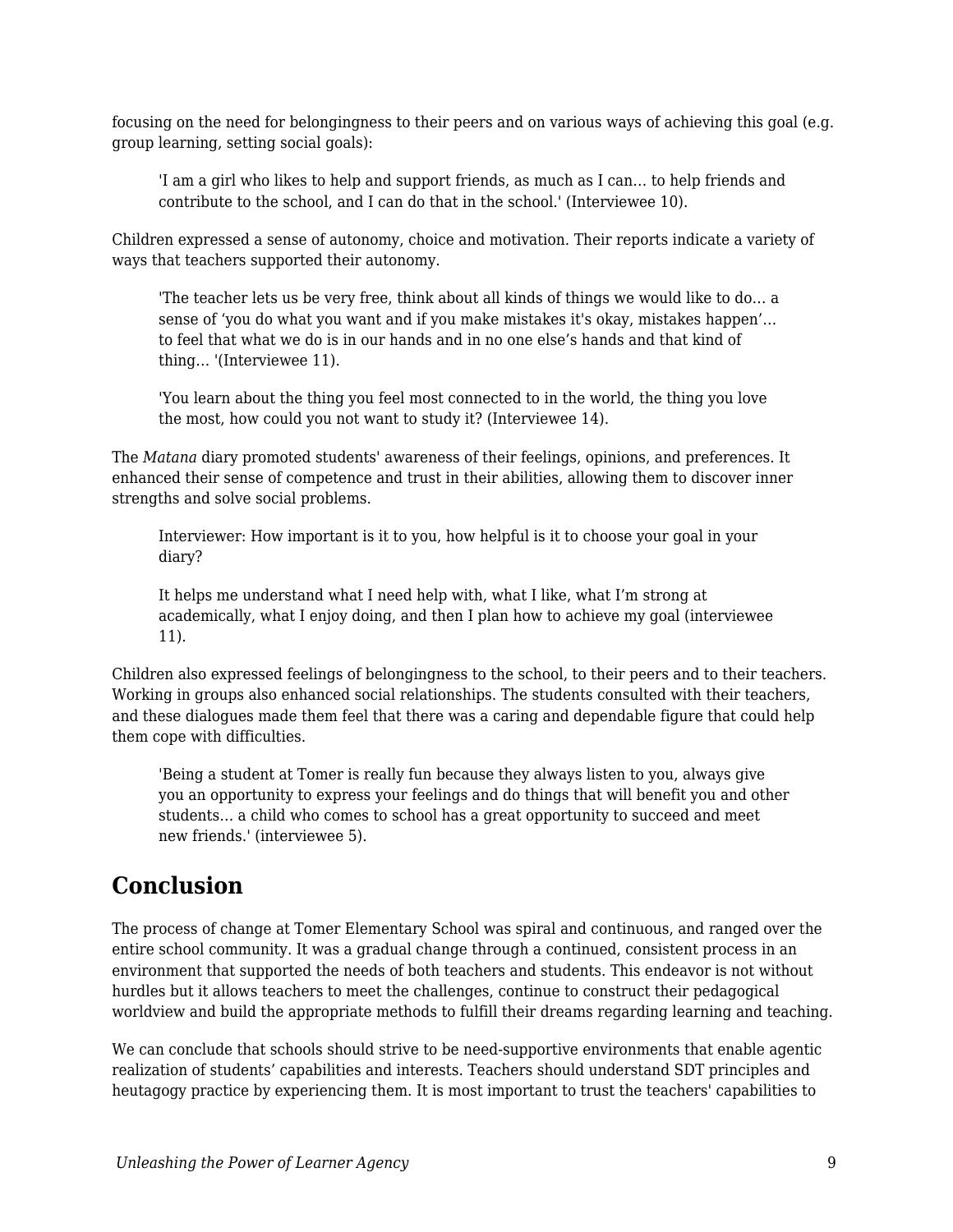learn as a model that encourages them to trust their pupils' abilities. This can be done by supporting the teachers' psychological needs. The trust given to them modeled a parallel process with the students.

The teachers attested that they had shifted from teacher-centered education to a student-centered approach.

The qualitative study (Kaplan & Madjar, 2019) exposes the connection between theory and practice. In order to develop autonomous motivation and to be agentic, students need to trust their teachers and classmates and to feel trusted by them (i.e., they need to feel a sense of relatedness). They also need to feel capable of being self-determined and active learners and self-aware about who they are as learners, what they want and what their needs are (a sense of competence and autonomy),

Heutagogy practice allows learners to lead themselves in an agentic way. Yet we have learned that it is important to scaffold the process. Both teachers and students need assistance as they adjust to the new approach. This understanding is behind the development of specific tools at the school, which provided scaffolding for teachers so that they could practice and apply ways to support their students' psychological needs and encourage heutagogical teaching and learning.

The role of the school principal in this untraditional process is to be a role mode supporting teachers' autonomy and encouraging teachers' and students' initiatives as part of a school culture. We conclude this report with the principal's testimony as given in the interview:

We are excited to see the shine in the students' eyes and their joy of learning. The children are very active and their voices are heard much beyond the lessons. The children lead projects of their own initiatives when they identify a need; they write to me as their principal quite a lot of letters …, they convene with me and conduct open dialogue and start acting. We want our children, the citizens of tomorrow, to be active participants and to act for themselves and their communities, and these children are actually out there doing it.

As this manuscript is being written, Tomer School is conducting remote learning due to the COVID19 pandemic. The learning methods at this unusual time include a heutagogical learning setup in which the students manage their own school day at least once every week. They choose their own study topics and decide how to represent the new knowledge and how to assess the process and its products.

### **References**

- Assor, A. (2016). An instruction sequence promoting autonomous motivation for coping with challenging learning subjects. In W.C. Liu., J.C.K. Wang., & R. Ryan (Eds.). *Building autonomous learners: Perspectives from research and practices using self-determination theory*, pp. 129-152. Springer.
- Assor, A., Kaplan, H., Feinberg, O., & Tal, K. (2009). Combining vision with voice: A learning and implementation structure promoting teachers' internalization of practices based on selfdetermination theory. *Theory and Research in Education,* 7, 234-243.
- Assor, A., Feinberg, O., Kanat-Maymon, Y., & Kaplan, H. (2018). Reducing violence and promoting caring in non-controlling ways: An educational change program based on self-determination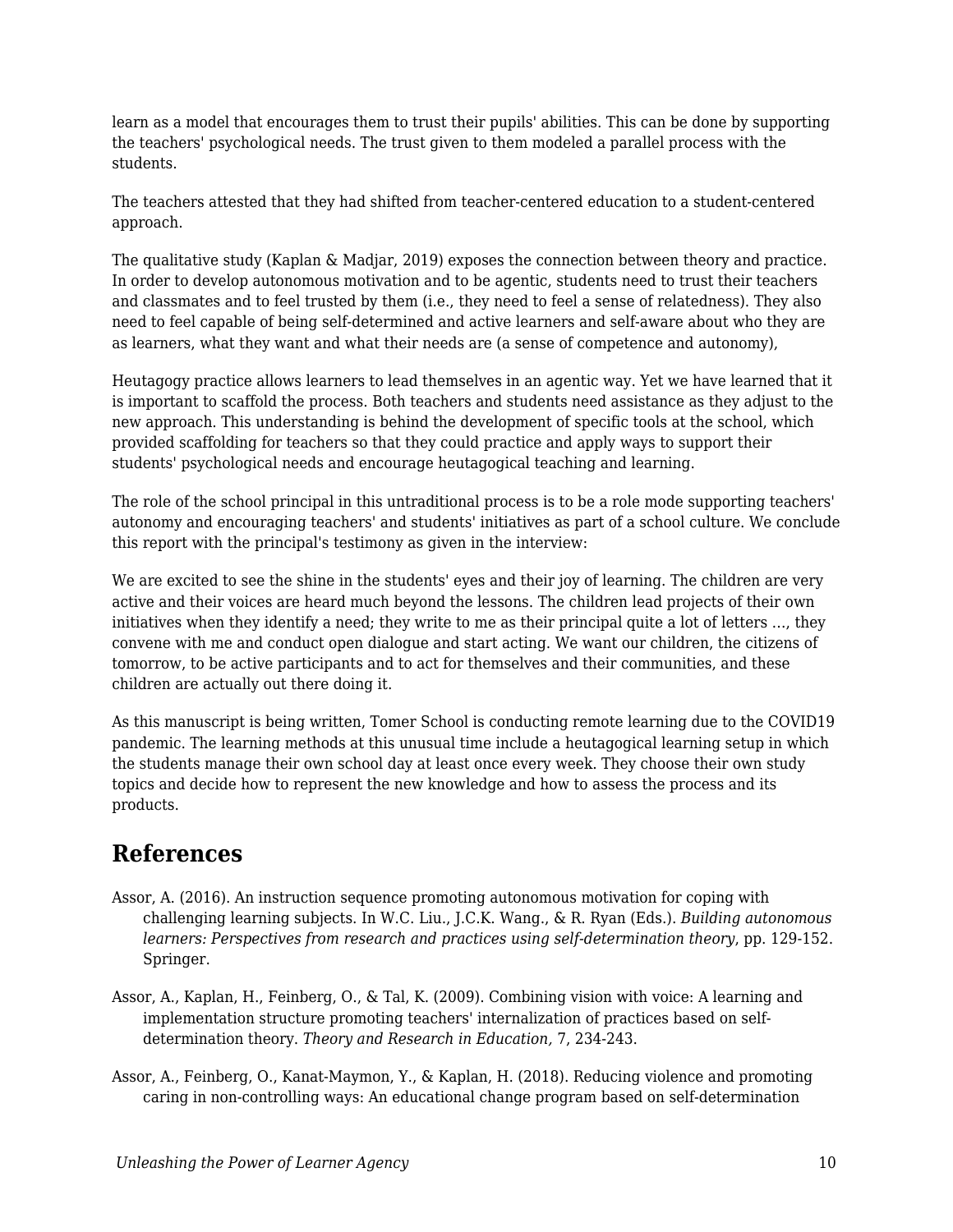theory. *The Journal of Experimental Education, 86*(2), 195–213. doi[:10.1080/00220973.2016.1277336](https://doi.org/10.1080/00220973.2016.1277336)

Bar-Tov, I. (2018). Matana manual for teachers, unpublished manuscript, Tomer School.

- Bar-Tov, I., & Kaplan, H. (2019). Promoting agentic engagement and self-determination in Tomer Elementary School, Beer Sheva, Israel: A model of academy-field partnership, from theory to practice. Poster presented a the *7th International Self-Determination Theory Conference,* Amsterdam*.* May 21-24, 2019.
- Bar-Tov, I., & Kaplan, H. (2020). Promoting agentic engagement and self-determination in Tomer Elementary School, Beer Sheva: Paper presented at *KEd-2020 conference, The Research and Evaluation Authority*, Kaye Academic College of Education, Beer Sheva (February)
- Blaschke L. M., Kenyon, C. & Hase S. (Eds.) (2014), *Experiences in self-determined learning*. Amazon.com Publishing. ISBN 1502785307
- Blaschke, L. M., & Hase, S. (2016). A holistic framework for creating twenty-first-century selfdetermined learners. In B. Gros, Kinshuk, & M.Maina (Eds.), *The future of ubiquitous learning: Learning designs for emerging pedagogies* (pp. 25–40). Springer.
- Cheon, S.H., Reeve, J., Lee, Y., & Lee, J-W. (2018). Why autonomy-supportive interventions work: Explaining the professional development of teachers' motivating style. *Teaching and Teacher Education, 69*, 43- 51.
- Deci, E. L., & Ryan, R. M. (2000). The ''what'' and ''why'' of goal pursuits: Human needs and the selfdetermination of behavior. *Psychological Inquiry, 11*, 227–268.
- Glassner, A. & Back, S. (2020). *Exploring heutagogy in higher education: Academia meets the zeitgeist*. Springer Nature.
- Hase, S., & Kenyon, C. (Eds.) (2013). *Self-determined learning: Heutagogy in action*. Bloomsbury Academic.
- Jang, H., Kim, E.-J., & Reeve, J. (2016). [Why students become more engaged or more disengaged](https://www.johnmarshallreeve.org/uploads/2/7/4/4/27446011/jang_kim_reeve2016.149212407.pdf) [during the semester:](https://www.johnmarshallreeve.org/uploads/2/7/4/4/27446011/jang_kim_reeve2016.149212407.pdf) A self-determination theory dual-process model. *Learning and Instruction*, 43, 27-38.
- Kaplan, H., & Assor, A. (2012). Enhancing autonomy-supportive I-Thou dialogue in schools: Conceptualization and socio-emotional effects of an intervention program. *Social Psychology of Education, 15*, 251-269.
- Kaplan, H., & Madjar, N. (2019). How peer support is associated with agentic engagement. A Symposium (Agentic Engagement: How students catalyze their own functioning). Paper presented at the *7th International Self-Determination Theory Conference,* Amsterdam. May 21-24, 2019.
- Matos, L., Reeve, J., Herrera, D., & Claux, M. (2018). Students' agentic engagement predicts longitudinal increases in perceived autonomy-supportive teaching: The squeaky wheel gets the grease. *Journal of Experimental Education, 86 (4),* 592-609.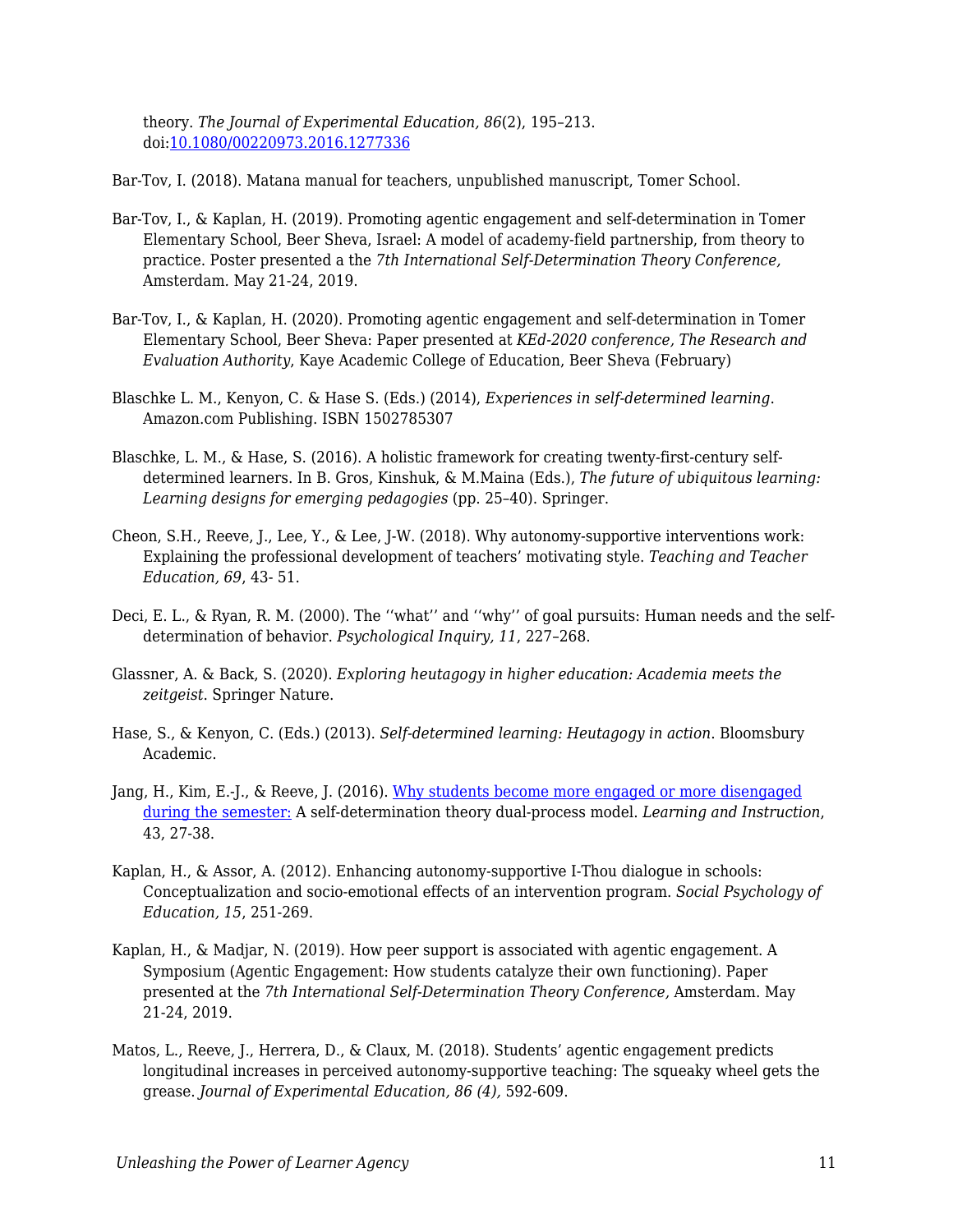- Reeve, J. (2006). Teachers as facilitators: What autonomy-supportive teachers do and why their students benefit. *The Elementary School Journal*, 106, 225-236.
- Reeve, J. (2013). The concept of agentic engagement. *Journal of Educational Psychology*, *105*, 579-595
- Reeve, J., & Lee, W. (2014). [Students' classroom engagement produces longitudinal changes in](http://www.johnmarshallreeve.org/uploads/2/7/4/4/27446011/reeve_lee2014.29341949.pdf) [classroom motivation.](http://www.johnmarshallreeve.org/uploads/2/7/4/4/27446011/reeve_lee2014.29341949.pdf) *Journal of Educational Psychology, 106*, 527-540.
- Reeve, J., & Shin, S. H. (2020). [How teachers can support students' agentic engagement](https://www.johnmarshallreeve.org/uploads/2/7/4/4/27446011/reeve_shin_2020_tintop.pdf). *Theory into Practice*, 59(2), 150-161.
- Reeve, J., & Tseng, C. (2011). Agency as a fourth aspect of students' engagement during learning activities. *Contemporary Educational Psychology*, *36*, 257–267.
- Ryan, R. M., & Deci, E. L. (2017). *Self-determination theory: Basic psychological needs in motivation, development, and wellness*. The Guilford Press.